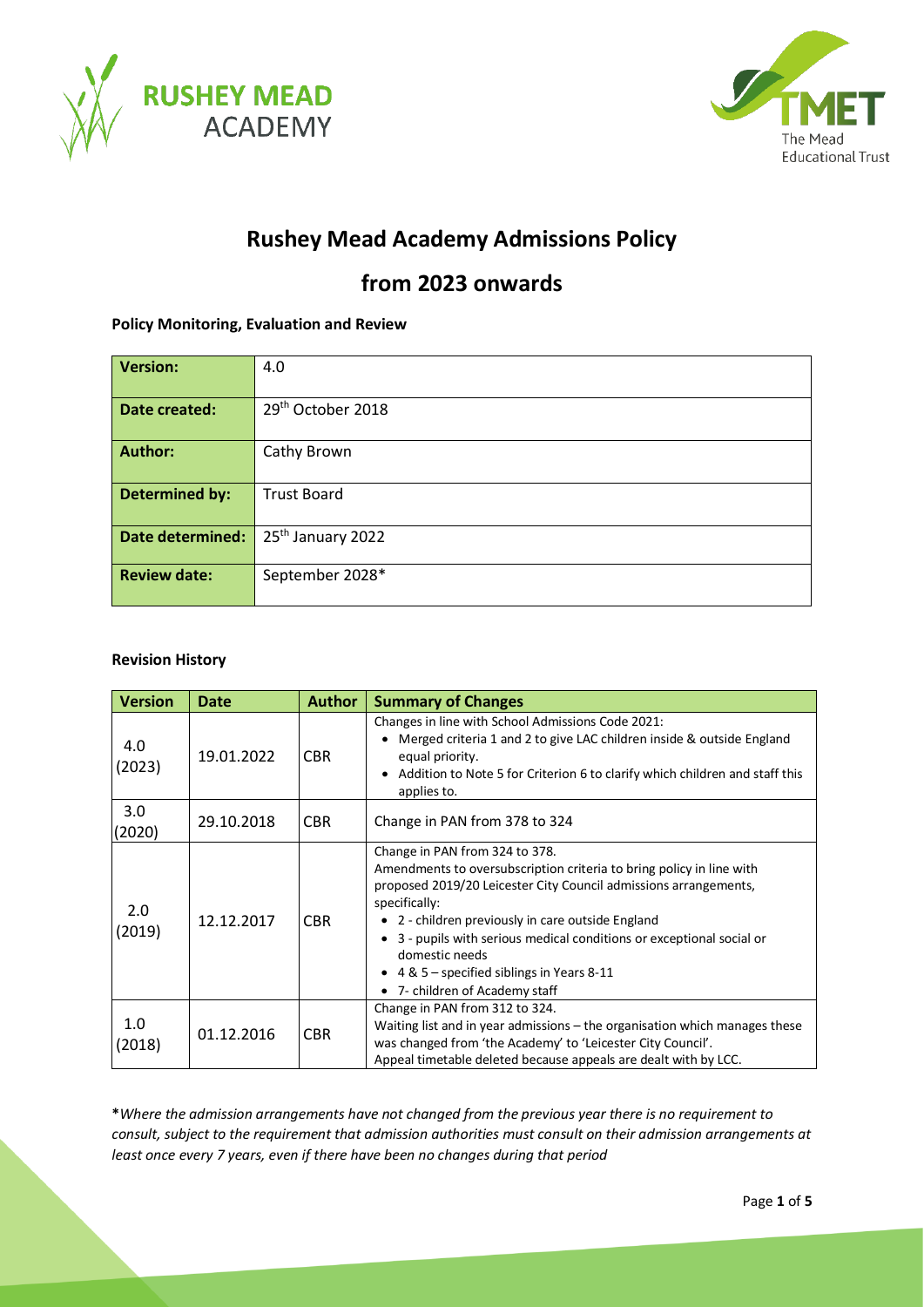### **Introduction**

Rushey Mead Academy ('the School') is an 11 to 16 school sited in Leicester. The School is part of The Mead Educational Trust (TMET) which is a school trust with schools in Leicester and Leicestershire.

Rushey Mead Academy is the first choice in education for many parents/carers. In recent years we have been over-subscribed; we have more applicants for places than we have available in each year group. To find out more about Rushey Mead Academy, please read our prospectus which can be accessed on our website.

The Mead Educational Trust is the admissions authority for the School and, as such, is responsible for setting the criteria for admission and their interpretation; however, at all times it will act in accordance with the School Admissions Code published by the Department for Education. The Trust has decided that the School will remain part of the Leicester City Council admissions process and, therefore, this local authority administers all admissions to the School.

## **Planned Admission Number (PAN)**

The School has an admission number of 324 for entry in year 7.

The School will accordingly admit this number of pupils if there are sufficient applications. Where fewer applicants than the published admission number(s) for the relevant year group are received, the Trust will offer places at the School to all those who have applied.

### **Application process**

All parents wishing to apply for a place at the School should do so via the online Leicester City Council admissions process, the link for which is on the School website (under Parents and Admissions). Parents have a right to express a preference for the school they want for their child. Applications are online via the Leicester City Council website and must be submitted to the Council by the specified date which is published annually, usually the end of October for secondary schools.

#### **Oversubscription criteria**

Where the number of applications for places exceeds the number of places available, as specified by the Planned Admission Number, the following criteria, in priority order, will be applied to determine those children who will be offered a place.

Places will be allocated to pupils who have an Education, Health and Care Plan (EHCP) which names the School before any other allocations are made.

- Criterion 1: Children in the care of a local authority within England or who were previously in the care of a local authority within and outside of England (see note 1).
- Criterion 2: Pupils who have a serious medical condition or exceptional social or domestic needs that make it essential they attend the Academy (see note 2).
- Criterion 3: Children whose home address is in the catchment area of the School with a sibling at the School, who will still be on roll in Years 8 – 11 when the applicant starts school (see note 3).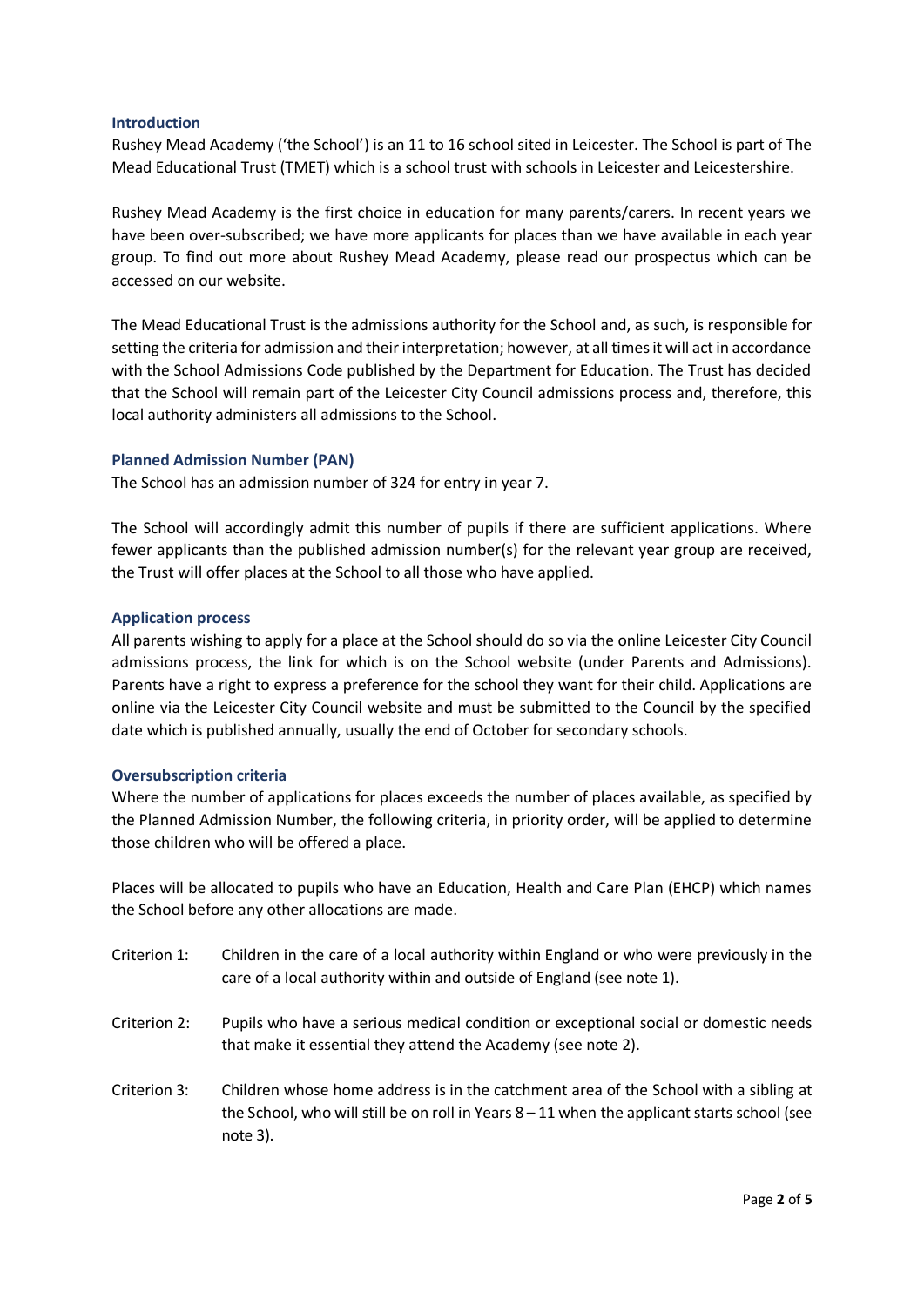- Criterion 4: Children whose home address is outside the catchment area of the School with a sibling at the School, who will still be on roll in Years  $8 - 11$  when the applicant starts school (see note 3).
- Criterion 5: Children whose home address is in the catchment area of the School (see note 4).
- Criterion 6: Children who are sons/daughters of staff working at the School for at least 2 years at the time of application (see note 5).
- Criterion 7: Children whose home address is outside the catchment area of the School and who have requested a place.
- Note 1: A "looked after" child is a child who is (a) in the care of a local authority in England, or (b) being provided with accommodation by a local authority in England, in the exercise of their social services function at the time of making an application to the school. A "previously looked after" child is a child who was looked after, either in England or outside of England, but ceased to be because they were adopted or became subject to a residence order or special guardianship order. A child is regarded as having been in state care outside of England if they were in the care of, or were accommodated by, a public authority, a religious organisation, or any other provider of care whose sole or main purpose is to benefit society.
- Note 2: All schools have experience in dealing with children with diverse social and medical needs. However, there may be exceptional cases where there are compelling reasons why it is essential they attend the school requested. Please refer to the full guidance shown in the Leicester City coordinated scheme.
- Note 3: Sibling means a brother or sister, half siblings, step siblings, adopted siblings or child of the parent/carer's partner. In every case, the child must be living in the same family unit at the same address. Siblings must be attending in Years 8 to 11 at the point of entry.

In the case of twins, triplets or other children of multiple births, if the final place is offered to one child, and the remaining sibling(s) would ordinarily be refused, places will be offered to the remaining sibling(s).

- Note 4: 'Home address' means the child's permanent home address at the time of application. In the case of split households, it is the address of the person who receives the Child Benefit. 'At the time of application' means the closing date for applications. Informal accommodation arrangements with family and friends are not accepted unless there are very special circumstances and supporting proof is required. An address used for child care arrangements cannot be used as the home address for the purpose of applying for a school place.
- Note 5: Admission authorities may give priority in their oversubscription criteria to children of staff in the following circumstances: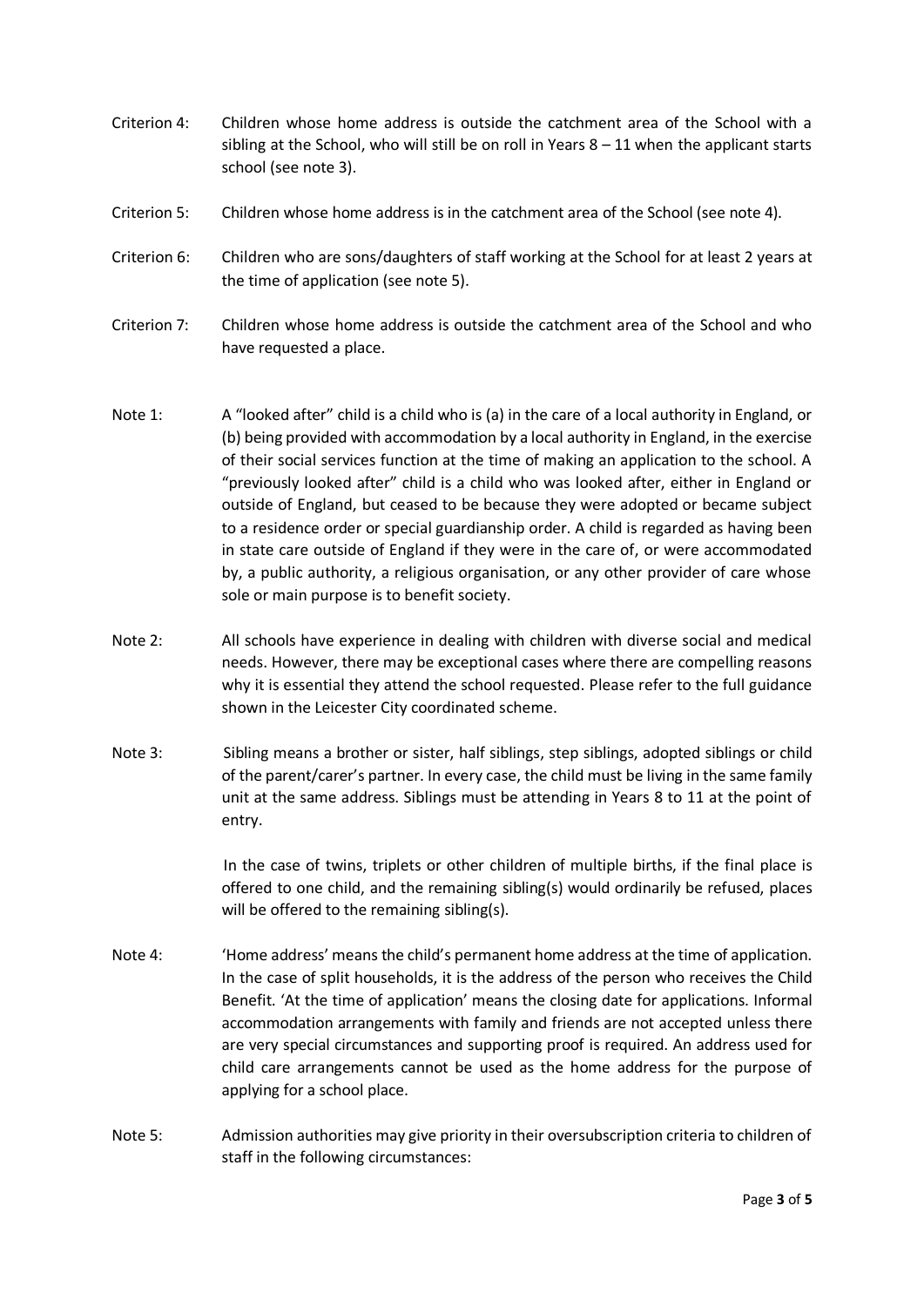- Where the member of staff has been employed at the school for 2 or more years at the time at which the application for admission to the school is made; and/or
- The member of staff is recruited to fill a vacant post for which there is a demonstrable skill shortage.

Children include natural, adopted, step-children and children of cohabiting partners, living with the staff member or elsewhere.

The member of staff must be employed by The Mead Educational Trust and have worked at the School for at least 2 years.

Within each criterion, priority will be given to children living closest to the School, as measured on a straight line basis using a geographical information system measuring from the Geo-code reference point for the child's home address to the Geo-code reference point for the School. Applicants living in the same block of flats will be regarded as living the same distance from the School.

In the event that two applicants within a category live exactly the same distance from the School and only one place remains, the names will be issued a number and drawn randomly to determine which child shall be offered the place.

## **Late applications**

In the event of the School being oversubscribed, applications received after the closing date, which is published each year, will be dealt with after all on time applications.

## **Waiting List**

For parents whose children have been refused a place, Leicester City Council holds a waiting list in order of the School's admissions criteria until July of the admission year. If a place becomes available, it will be offered to the first child on the waiting list. The Council is not allowed to distinguish between on-time and late applications when maintaining waiting lists so a child can move down the list when a child being added to the list meets a higher admissions rule.

Being placed on the waiting list does not remove the applicant's right of appeal.

#### **Appeals**

If your child has been refused a place at the School, you have the right to appeal. The School has engaged the services of Leicester City Council to conduct its appeals. The link for appeals is on the School website (under Parents and Admissions). Leicester City Council will arrange the appeal to be heard by an independent panel, whose decision is binding on all parties.

#### **In Year Admissions**

All applications made outside of the normal application timetable should be made directly to Leicester City Council using their online application form and will be administered in accordance with the oversubscription criteria set out on pages 2 and 3 of this policy. If a place is available in the appropriate year group, then that will be offered. If no places are available the application will be refused, right of appeal offered and the child's name placed on the waiting list. The position on the waiting list is determined by the oversubscription criteria.